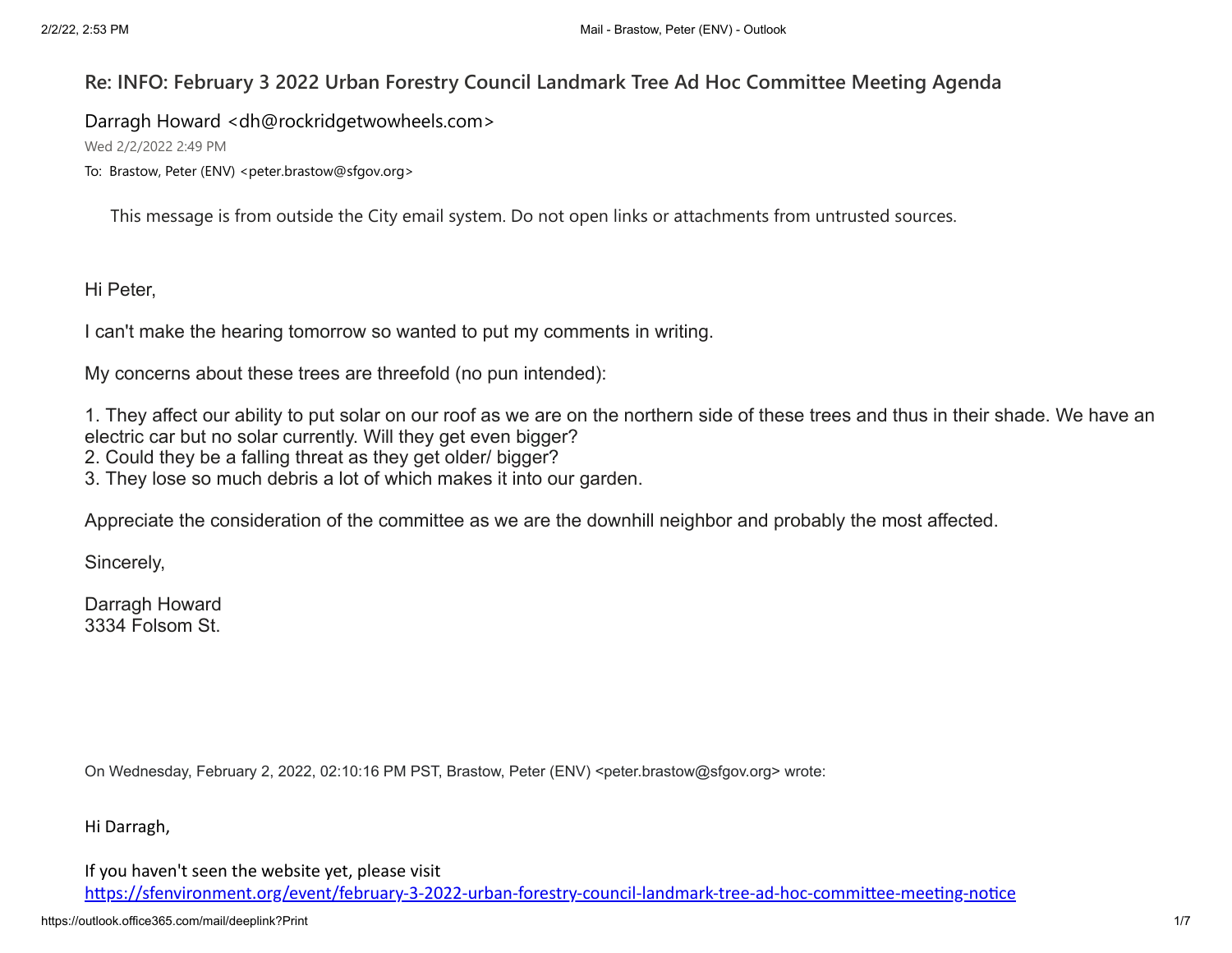Best, Peter

#### **Peter Brastow**

*Senior Biodiversity Specialist Yerba Buena & Treasure Island Restoration Ecologist Urban Forestry Council Coordinator* SF Department of Environment 1155 Market Street, 3rd Floor San Francisco CA 94103 (415) 355-3733 [sfenvironment.org/biodiversity](https://avanan.url-protection.com/v1/url?o=http%3A//www.sfenvironment.org/biodiversity&g=ZmRiYWQ2MjEzMzUxZTEyMQ==&h=NTMzNmM4ZjYwOGEzYmYwZDQzNjc0ZTU5ZmVmNmZlMjRiMGUzNDA1Y2VhZDg3NTc1Y2Y3MmY5NDIzNjQ2MDdmMw==&p=YXAzOnNmZHQyOmE6bzo1ZDNlMmE0MjI2YThmMDgwNmExZjZlMzVlOWJkMmRhMDp2MTpoOk4=) [sfenvironment.org/pollinators](https://avanan.url-protection.com/v1/url?o=http%3A//www.sfenvironment.org/pollinators&g=ZmU4MDAyN2M0MmVlYmE4OQ==&h=Nzc4ZjU3Mjk1MzllZjIyNzM1NzAyMmU2ODU4NjBlZmM0ZGNhZDljMGUzNzA4YzNlOWZkMmFlN2E1OTBiYzc3Yg==&p=YXAzOnNmZHQyOmE6bzo1ZDNlMmE0MjI2YThmMDgwNmExZjZlMzVlOWJkMmRhMDp2MTpoOk4=) [sfplantfinder.org](https://avanan.url-protection.com/v1/url?o=http%3A//www.sfplantfinder.org/&g=NmMzMzI3NmU5MTJjOGFlOQ==&h=YWJhMmZkYTQ5MDdiZDdhOGNkNDhiM2ZiZDk0MDY5OTJhMDIzZGJkMmQyN2ZmMTM4YzQ1OTlhYjljYmY0MzU4Nw==&p=YXAzOnNmZHQyOmE6bzo1ZDNlMmE0MjI2YThmMDgwNmExZjZlMzVlOWJkMmRhMDp2MTpoOk4=) [GROW the Wild](https://avanan.url-protection.com/v1/url?o=http%3A//sfenvironment.org/solution/how-can-i-transition-to-a-droughttolerant-yard&g=ZGZiYjlkOGZkMjA0NzI2Mg==&h=ZWE4NjgxZjQ3ZGFiMzI3OWQ3MDVhMGY3ZDlkOTk4MjRmY2EzMmY0ZjY3Zjg5NzRiOTA5YjVlMWZkOGY0ODZkYg==&p=YXAzOnNmZHQyOmE6bzo1ZDNlMmE0MjI2YThmMDgwNmExZjZlMzVlOWJkMmRhMDp2MTpoOk4=) [FIND the Wild](https://avanan.url-protection.com/v1/url?o=http%3A//sfenvironment.org/solution/visit-birds-butterflies-and-plants&g=YzkyMmJmNTRiNTg1ZThlMw==&h=OTVlYjJhNWM1MTEwOTA5MzJhNDQxYWE5NzM2YWE2OGM2ZmZhNDVjYmQ0ZGYzZWQ4MzBhZWQwMzRlMmFlY2YxYQ==&p=YXAzOnNmZHQyOmE6bzo1ZDNlMmE0MjI2YThmMDgwNmExZjZlMzVlOWJkMmRhMDp2MTpoOk4=) [TEND the Wild](https://avanan.url-protection.com/v1/url?o=http%3A//sfenvironment.org/solution/volunteer-to-restore-habitat-and-increase-biodiversity&g=MzcxYTUzNWZkYWYzZGZkZg==&h=MTIxOTQwYTVlNzZiNDJlYTI5NjQ2ZmUxZmY2OWY0ZDI5MjJlODUxNWJmODFkZTQ5NmJkYjYwZDAwMDE3Njc2MA==&p=YXAzOnNmZHQyOmE6bzo1ZDNlMmE0MjI2YThmMDgwNmExZjZlMzVlOWJkMmRhMDp2MTpoOk4=)

#### **Why should we plant native [plants?](https://avanan.url-protection.com/v1/url?o=https%3A//www.youtube.com/watch%3Fv%3Dyo4ZJ-ryTaE%26amp%3Bfeature%3Dyoutu.be&g=MTNmNzU4ZjlhYjZiODgyNw==&h=OWI3NzMxNGNjNmUxNTg5ZmY5MTJkYWU4YTM1MjlhZDg4NzcxOWUxOGM1MWEwMTBiNmUzNTgwNjIzNzllMWRkYg==&p=YXAzOnNmZHQyOmE6bzo1ZDNlMmE0MjI2YThmMDgwNmExZjZlMzVlOWJkMmRhMDp2MTpoOk4=)**

When we see land as a community to which we belong, we may begin to use it with love and respect. – Aldo Leopold

**From:** Tanenberg, Diedre (ENV) <diedre.tanenberg@sfgov.org> **Sent:** Monday, January 31, 2022 4:55 PM **Subject:** INFO: February 3 2022 Urban Forestry Council Landmark Tree Ad Hoc Committee Meeting Agenda

> **City and County of San Francisco Urban Forestry Council Landmark Tree Ad Hoc [Committee](https://avanan.url-protection.com/v1/url?o=https%3A//sfenvironment.org/event/february-3-2022-urban-forestry-council-landmark-tree-ad-hoc-committee-meeting-notice&g=NTQxYzI4ODNiNmQ5NzA3ZQ==&h=YzJhYzhjODRhZTBiNjM3OGJhYjgwZDYwMDJiZmQzOTQwMDMzMGMxODRjYzdiYmRmOWUzYTUyNzUxYWJjOTlmOA==&p=YXAzOnNmZHQyOmE6bzo1ZDNlMmE0MjI2YThmMDgwNmExZjZlMzVlOWJkMmRhMDp2MTpoOk4=)**

#### **SPECIAL MEETING NOTICE AND AGENDA**

**Thursday, February 3, 2022, 4:15 p.m. Remote meeting via web conference**

**Refer to the "Remote Access to Information and Participation" section below for instructions.**

Committee Members: Mike Sullivan (Chair), Damon Spigelman, Jillian Keller, Pamela Nagle and Morgan Vaisset-Fauvel

#### **Order of Business**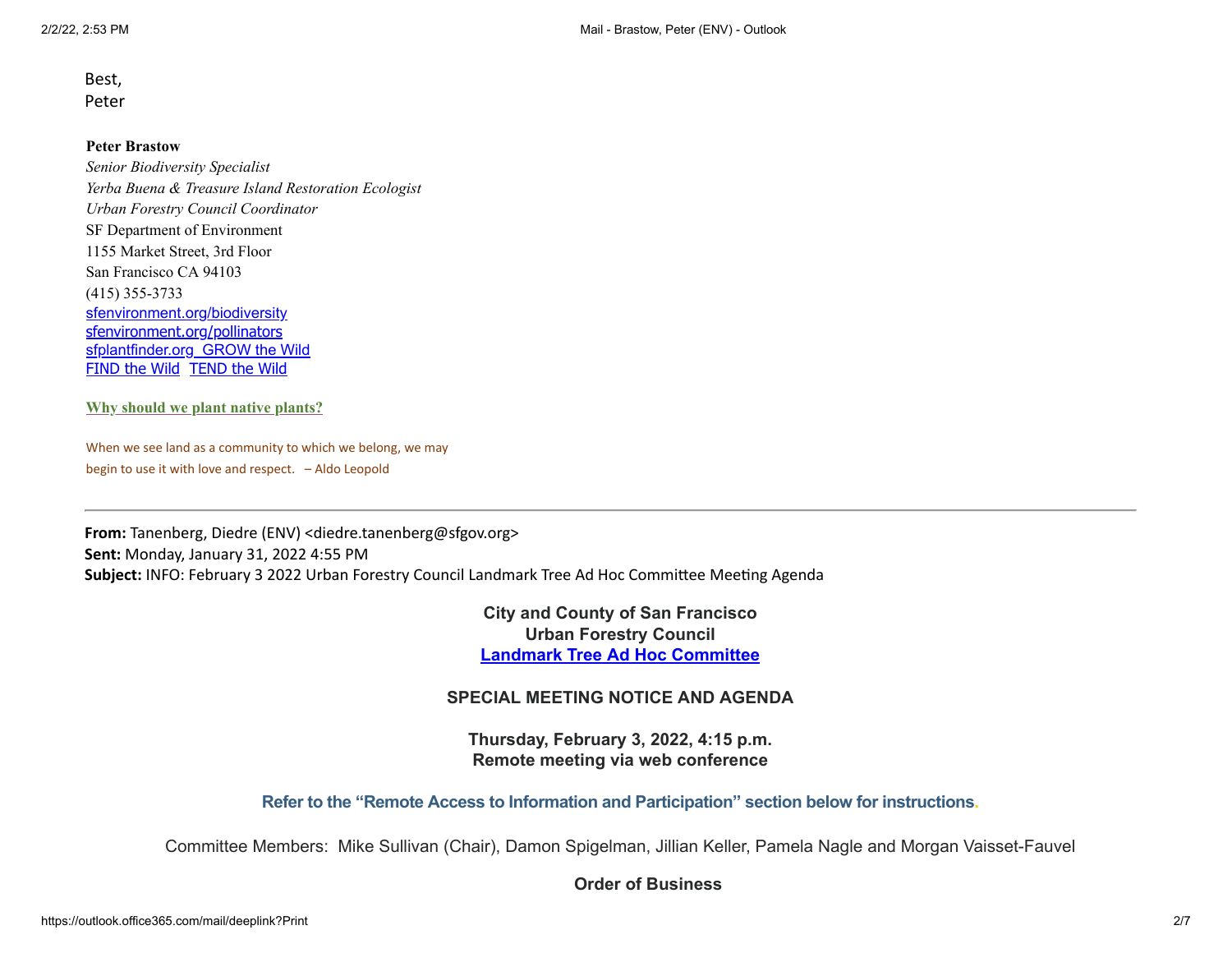## **Public Comment will be heard before the Committee takes action on any item.**

- 1. **Call to Order and Roll Call.**
- 2. **Review and vote on whether to approve Resolution File 2022-01-UFC-LT, Resolution Making Findings to Allow Teleconferenced Meetings Under California Government Code Section 54953(e)**. Speaker: Peter Brastow, Urban Forestry Council Coordinator (Explanatory Document: Resolution File 2022-01-UFC-LT) (Discussion and Action)

The Council will consider adoption of a resolution making findings that newly enacted Government Code Section 54953(e) requires in order to allow the Council to hold meetings remotely, as currently required under local law, without complying with certain Brown Act requirements.

- 3. **Approval of Minutes of the November 04, 2021, Urban Forestry Council Landmark Tree Committee Special Meeting** (Explanatory Document: November 04, 2021, Draft Minutes) (Discussion and Action)
- 4. **Public Comment:** Members of the public may address the Committee on matters that are within the Committee's jurisdiction and are not on today's agenda.
- 5. **Hearing on Nomination for Landmark Tree Status.** The Landmark Tree Committee will hold a hearing to determine whether the tree nominated at the following location meets the criteria for designation as a landmark tree. (Discussion and Possible Action)

Coast redwood (Sequoia sempervirens), located at 313 Scott Street, San Francisco, California. (Explanatory Documents: Nomination Form and Photographs; Evaluation forms)

#### *Landmark Tree Hearing Recommended Guidelines*

The Committee Chair has the discretion to change speaker order or length of time for each speaker if the Chair determines the request to be reasonable.

- 1) Sponsor/Property owner's presentation, including outside professional staff (8 min)
- 2) Staff analysis (5 min)
- 4) Public comment (up to 3 min/per person)
- 5) Committee Evaluation Reports (8 min total)
- 6) Discussion and Action by Committee
- 6. **Hearing on Nomination for Landmark Tree Status.** The Landmark Tree Committee will hold a hearing to determine whether the tree nominated at the following location meets the criteria for designation as a landmark tree. (Discussion and Possible Action)

**Giant sequoia (***Sequoiadendron giganteum)***, located at 3344 Folsom Street, San Francisco, California.** (Explanatory Documents: Nomination Form and Photographs; Evaluation forms)

#### *Landmark Tree Hearing Recommended Guidelines*

The Committee Chair has the discretion to change speaker order or length of time for each speaker if the Chair determines the request to be reasonable.

- 1) Sponsor/Property owner's presentation, including outside professional staff (8 min)
- 2) Staff analysis (5 min)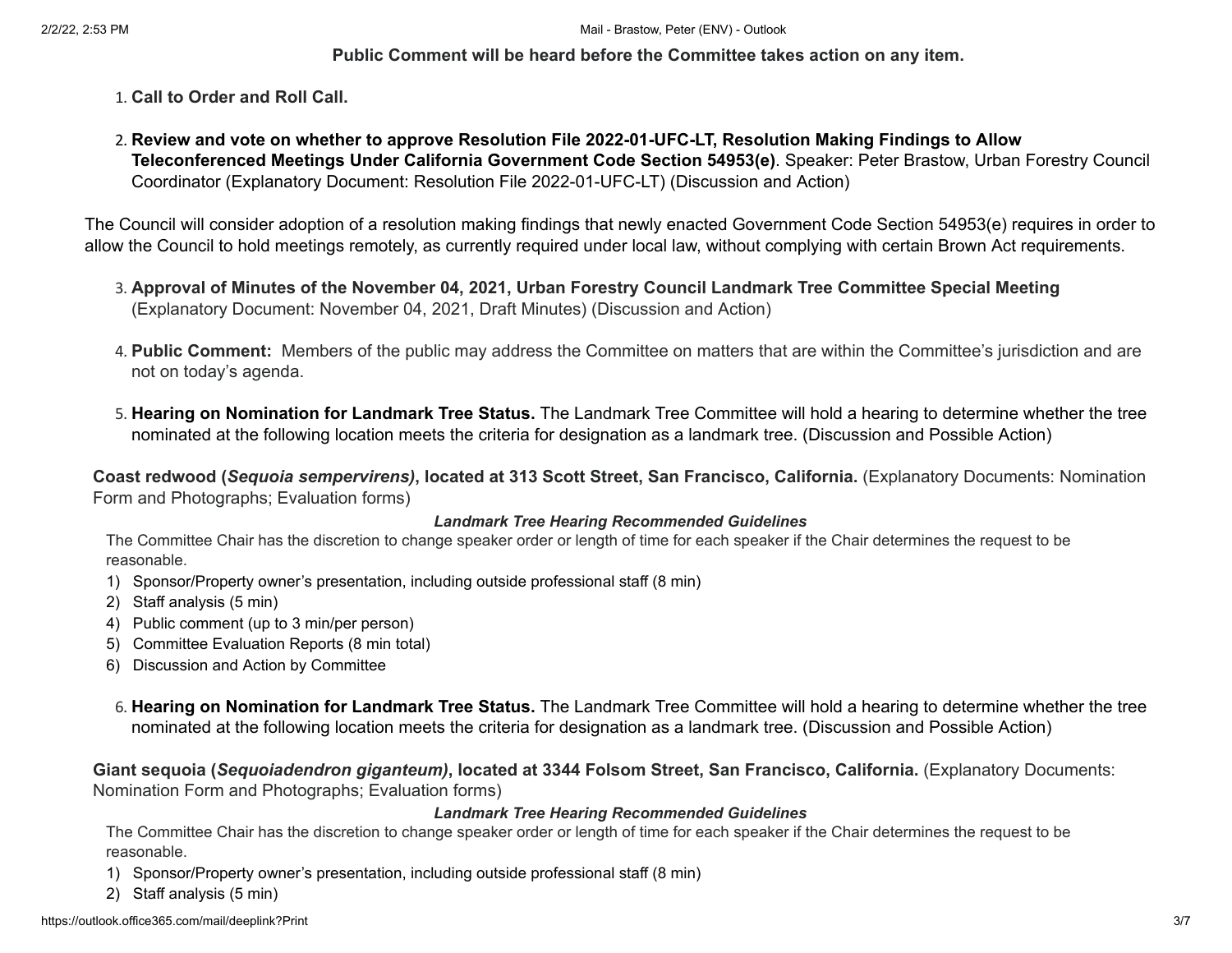- 4) Public comment (up to 3 min/per person)
- 5) Committee Evaluation Reports (8 min total)
- 6) Discussion and Action by Committee
- 7. **Hearing on Nomination for Landmark Tree Status.** The Landmark Tree Committee will hold a hearing to determine whether the tree nominated at the following location meets the criteria for designation as a landmark tree. (Discussion and Possible Action)

Deodara pine (Cedrus deodara), located at 3340 Folsom Street, San Francisco, California. (Explanatory Documents: Nomination Form and Photographs; Evaluation forms)

## *Landmark Tree Hearing Recommended Guidelines*

The Committee Chair has the discretion to change speaker order or length of time for each speaker if the Chair determines the request to be reasonable.

- 1) Sponsor/Property owner's presentation, including outside professional staff (8 min)
- 2) Staff analysis (5 min)
- 4) Public comment (up to 3 min/per person)
- 5) Committee Evaluation Reports (8 min total)
- 6) Discussion and Action by Committee
- 8. **Discussion on Landmark Tree nomination withdrawals and improving messaging about the Landmark Tree Program.** Speaker: Peter Brastow, Urban Forestry Council Coordinator (Discussion)
- 9. **New Business/Future Agenda Items**. (Discussion)
- 10. **Adjournment.**

The Landmark Tree Ad Hoc Committee meets as needed on the first Thursday of the month at 4:15 p.m. In compliance with the San Francisco Health Officer's Order No. C19-07c, directing all individuals to "shelter in place", Public meetings, panels and other advisory bodies will continue on a remote conferencing basis only. Find out about upcoming deadlines, public hearings and **meetings. Search the SFEnvironronment.org website archived minutes and agenda.**

# **Remote Access to Information and Participation**

This meeting will be held remotely using video conferencing, through the WebEx Meetings platform, and by telephone for members of the public who are unable to attend using computers or smart devices.

# **Attending the Meeting: Watch or Listen**

Members of the public have the following options for attending the meeting:

Option 1: Watch the meeting using a computer or smart device by clicking on the following link:

**[https://ccsf.webex.com/ccsf/onstage/g.php?MTID=ec7dcca208f46ac6fe7a4a9c9d2f6a46a](https://avanan.url-protection.com/v1/url?o=https%3A//ccsf.webex.com/ccsf/onstage/g.php%3FMTID%3Dec7dcca208f46ac6fe7a4a9c9d2f6a46a&g=MTcxNGFkMTdkOTgzYzVlNA==&h=ZDAyNWI3NTdhMmZhNWNiY2VmZTdmN2VjZjZmMzIxODcyMDc1NzM5MjE4NWJlNWEwYzcwMTA5YzY5ODBhN2ZiOA==&p=YXAzOnNmZHQyOmE6bzo1ZDNlMmE0MjI2YThmMDgwNmExZjZlMzVlOWJkMmRhMDp2MTpoOk4=)**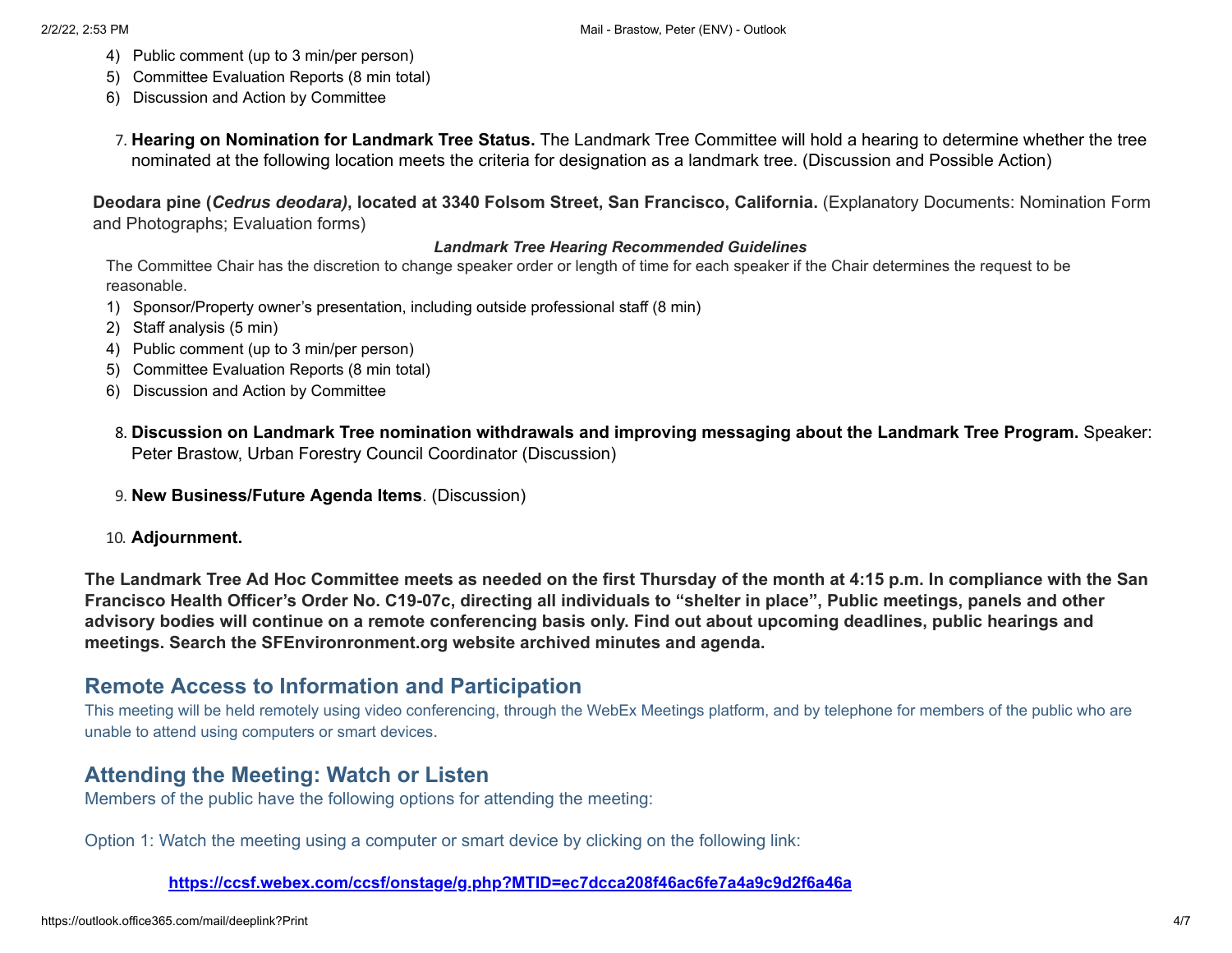- · If you are able to and would like to watch via your computer, please follow these instructions: i) Click on the link above; ii) Enter your first name, last name, and email address if desired; iii) Click "Join by Browser" (directly beneath the "Join Now" button);
- · If you are able to watch via your smart mobile device: i) Download the Webex Meetings application; ii) Click on the link above; iii) Click "Join"; iv) Enter your name and email; v) Click "Ready to Join".

Option 2: Join the meeting by phone if you do not have access to a computer or smart device.

Dial: **415-655-0001** and then enter the Access Code: **2492 209 0953**

# **Participating During Public Comment**

Members of the public will have opportunities to participate during public comment. The public is asked to wait for the particular agenda item before making a comment on that item. Comments will be addressed in the order they are received. When the moderator announces that the Committee is taking public comment, members of the public can:

> Participate over the phone (information above) by pressing \*3 (this step is very important, as it will activate the "Raise Hand" icon in the Webex Participant window).

Depending on the number of people also in line ahead of you, you may have to wait before it is your opportunity to speak. When it is your turn, you will be notified that your line has been unmuted, and it will be your opportunity to speak. Your line will be muted again when your allotted time expires.

In accordance with Governor Gavin Newsom's statewide order for all residents to "Stay at Home" - and the numerous local and state proclamations, orders and supplemental directions - aggressive directives have been issued to slow down and reduce the spread of the COVID-19 virus. Copies of explanatory documents are available, 1) on the Urban Forestry Council webpage [https://sfenvironment.org/about/taskforce/urban-forestry-council](https://avanan.url-protection.com/v1/url?o=https%3A//sfenvironment.org/about/taskforce/urban-forestry-council&g=ZjgzN2QyZjVmMmZiM2I1MA==&h=MTVlOWZjNjQxNTA2ZjM1MTM0Y2RjODY4MTkzNWY3YmJlODcxNTAzYjAyOTBkZTI1OGJhNTU5OTIzZWQxZDljZA==&p=YXAzOnNmZHQyOmE6bzo1ZDNlMmE0MjI2YThmMDgwNmExZjZlMzVlOWJkMmRhMDp2MTpoOk4=); or (2) upon request to the Commission Affairs Manager, at telephone number 415-355-3700, or via e-mail at [peter.brastow@sfgov.org](mailto:peter.brastow@sfgov.org).

# **Important Information**

The ringing of and use of cell phones, pagers and similar sound-producing electronic devices are prohibited at this meeting. Please be advised that the Chair may order the removal from the meeting room of any person(s) responsible for the ringing or use of a cell phone, pager, or other similar sound-producing electronic devices.

## **Public Comment**

At this time, members of the public may address the Committee on items of interest that are within the subject matter jurisdiction of the Committee but are not on today's agenda. Public comment will be taken following each agendized item. Each member of the public may address the Committee for up to three minutes, unless otherwise announced by the Chair. If it is demonstrated that the comments by the public will exceed 15 minutes, the Chair may continue Public Comment to another time during the meeting.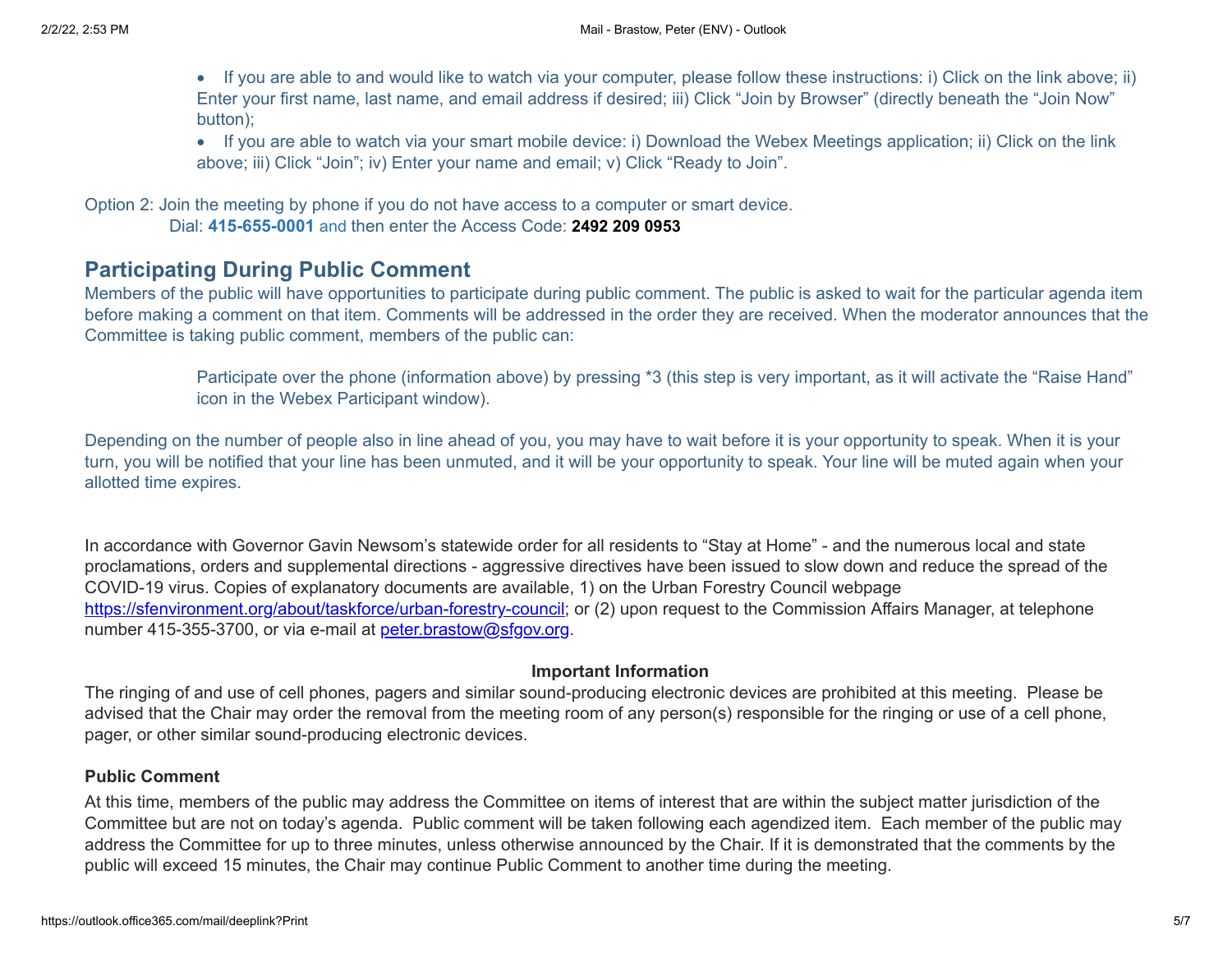#### 2/2/22, 2:53 PM Mail - Brastow, Peter (ENV) - Outlook

NOTE: Persons unable to attend the meeting may submit to the Committee, by the time the proceedings begin, written comments regarding the agenda items above. These comments will be made a part of the official public record and shall be brought to the attention of Committee Members. Any written comments should be sent to: Commission Affairs Manager, Department of the Environment, [peter.brastow@sfgov.org,](mailto:katie.chansler@sfgov.org) by 5:00 p.m. on the day prior to the hearing. Written public comment received by the Council will be posted as an attachment to the minutes.

The Brown Act forbids the Committee from taking action or discussing any item or issue not appearing on the posted agenda. This rule applies to issues raised in public comment as well. In response to public comment, not on an agendized item, the Committee is limited to: 1. Briefly responding to statements made or questions posed by members of the public, or

- 2. Request staff to report back on a matter at a subsequent meeting, or
- 3. Directing staff to place the item or issue on a future agenda (Government Code Section 54954.2(a).)

## **Disability Access**

The Urban Forestry Council meetings will be held virtually. The Committee meeting rooms are closed.

The following services are available on request 48 hours prior to the meeting; except for Monday meetings, for which the deadline shall be 4:00 p.m. of the last business day of the preceding week: For American sign language interpreters or the use of a reader during a meeting, a sound enhancement system, and/or alternative formats of the agenda and minutes, please contact the Department of Environment at (415) 355-3700 or [peter.brastow@sfgov.org](mailto:katie.chansler@sfgov.org) to make arrangements for the accommodation. Late requests will be honored, if possible.

In order to assist the City's efforts to accommodate persons with severe allergies, environmental illnesses, multiple chemical sensitivity or related disabilities, attendees at public meetings are reminded that other attendees may be sensitive to various chemical based products. Please help the City accommodate these individuals. Individuals with chemical sensitivity or related disabilities should call the Mayor's Office on Disability at (415) 554-6789 or (415) 554-6799 (TTY) for additional information.

## **Language Access**

Per the Language Access Ordinance (Chapter 91 of the San Francisco Administrative Code), Chinese, Spanish and or Filipino (Tagalog) interpreters will be available upon requests. Meeting Minutes may be translated, if requested, after they have been adopted by the Commission. Assistance in additional languages may be honored whenever possible. To request assistance with these services please contact the Commission Affairs Manager at 415-355-3700 or [peter.brastow@sfgov.org,](mailto:peter.brastow@sfgov.org) at least 48 hours in advance of the hearing. Late requests will be honored if possible.

## **語言服務**

根據語言服務條例(三藩市行政法典第91章),中文、西班牙語和/或菲律賓語(泰加洛語)傳譯人員在收到要求後將會提供傳譯服務。翻譯版本的會議記錄可 在委員會通過後透過要求而提供。其他語言協助在可能的情況下也將可提供。上述的要求,請於會議前最少48小時致電 415-355-3700或電郵至 <u>[peter.brastow@sfgov.org](mailto:%20katie.chansler@sfgov.org)</u>向委員會秘書提出。逾期提出的請求,若可能的話,亦會被考慮接納。

#### **Acceso A Idioma**

De acuerdo con la Ordenanza de Acceso a Idiomas "Language Access Ordinance" (Capítulo 91 del Código Administrativo de San Francisco "Chapter 91 of the San Francisco Administrative Code") intérpretes de chino, español y/o filipino (tagalo) estarán disponibles de ser requeridos. Las minutas podrán ser traducidas, de ser requeridas, luego de ser aprobadas por la Comisión. La asistencia en idiomas adicionales se tomará en cuenta siempre que sea posible. Para solicitar asistencia con estos servicios favor comunicarse con el Secretario de la Comisión al 415-355-3700, o [peter.brastow@sfgov.org](mailto:peter.brastow@sfgov.org) por lo menos 48 horas antes de la reunión. Las solicitudes tardías serán consideradas de ser posible.